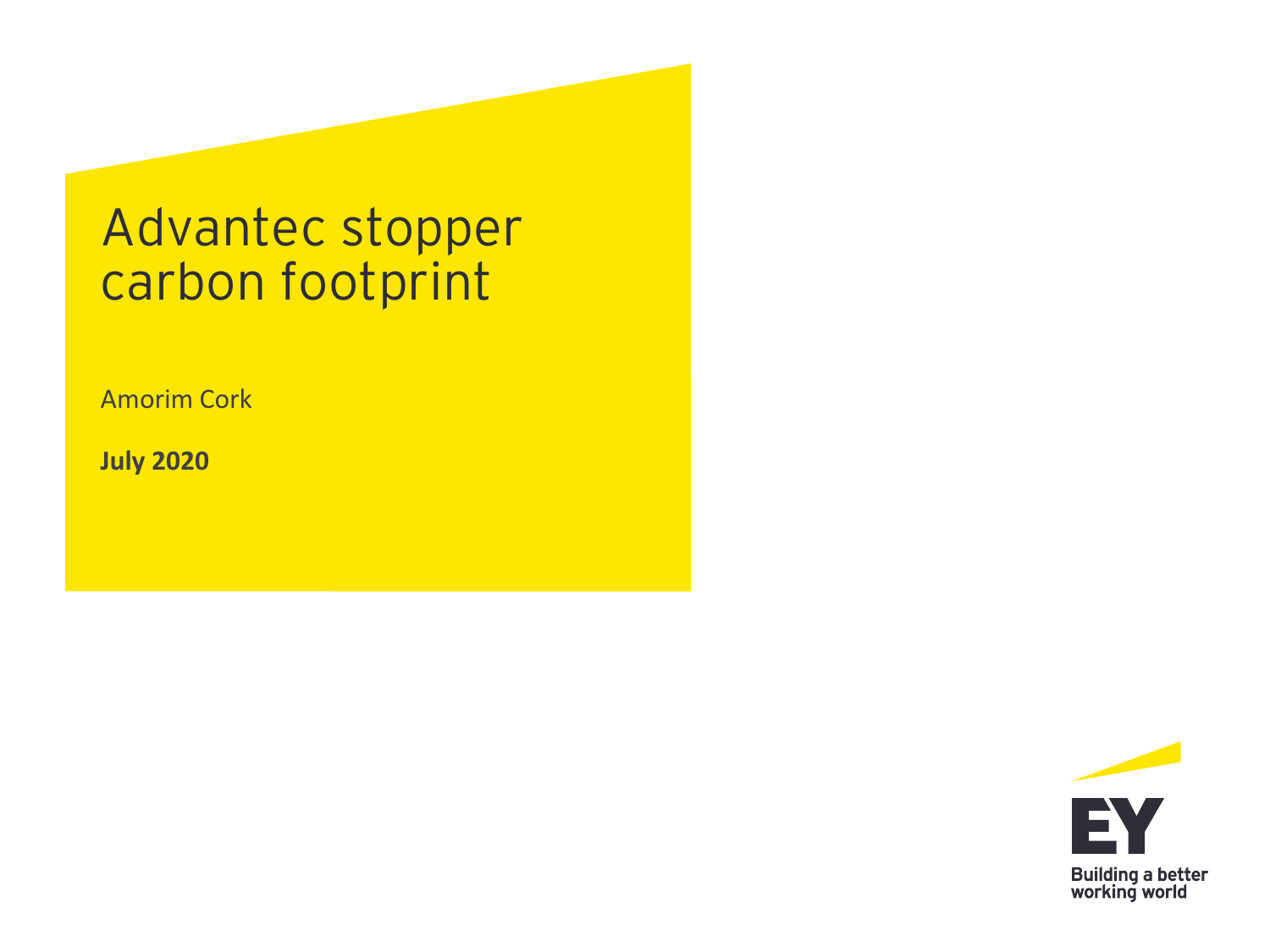#### **Disclaimer**

**EY carbon footprint analysis follows a life-cycle approach based on ISO Standard 14040 and is based on Amorim Cork data and business assumptions. The results presented are not third-party verified.**

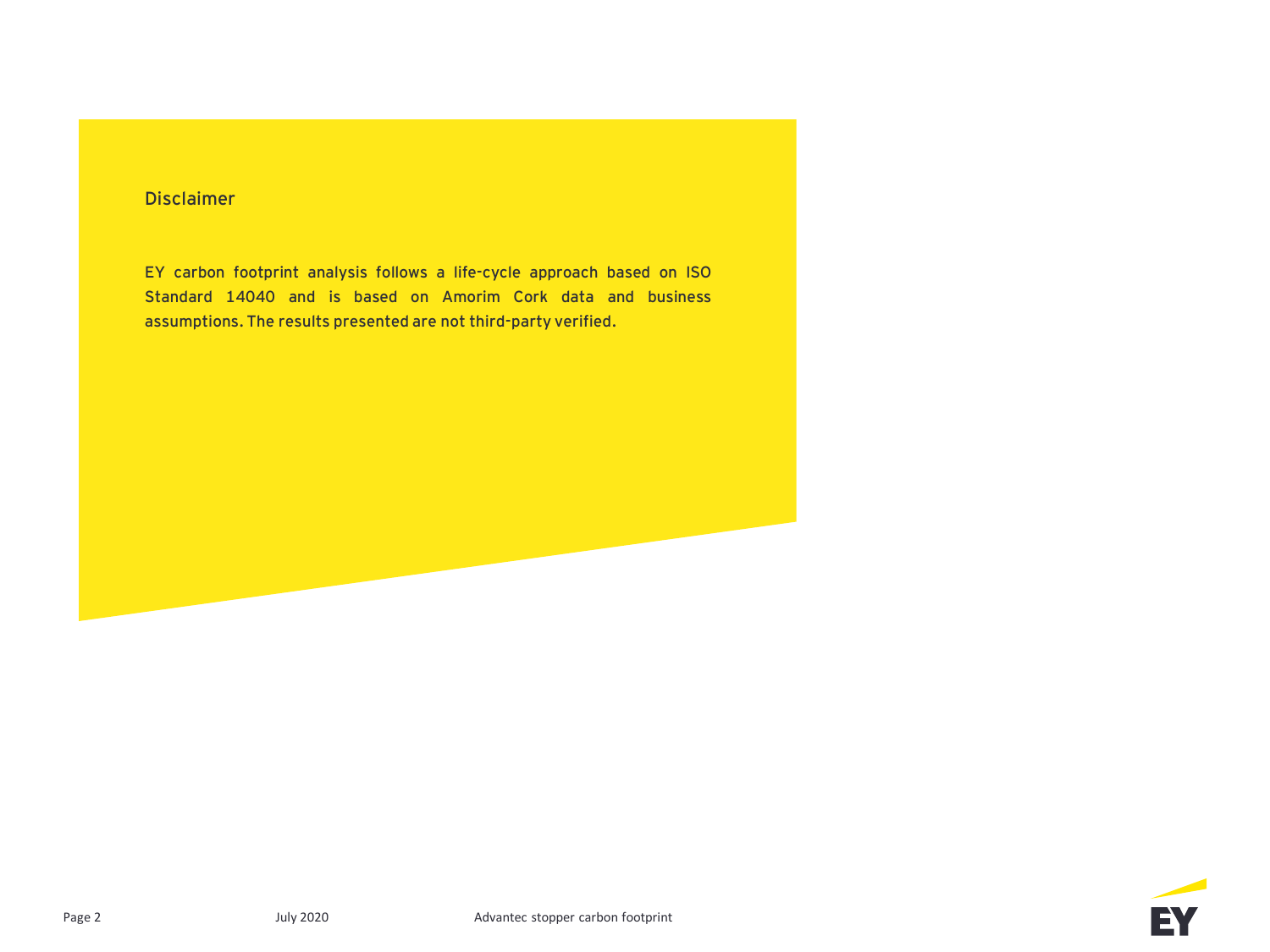## Agenda



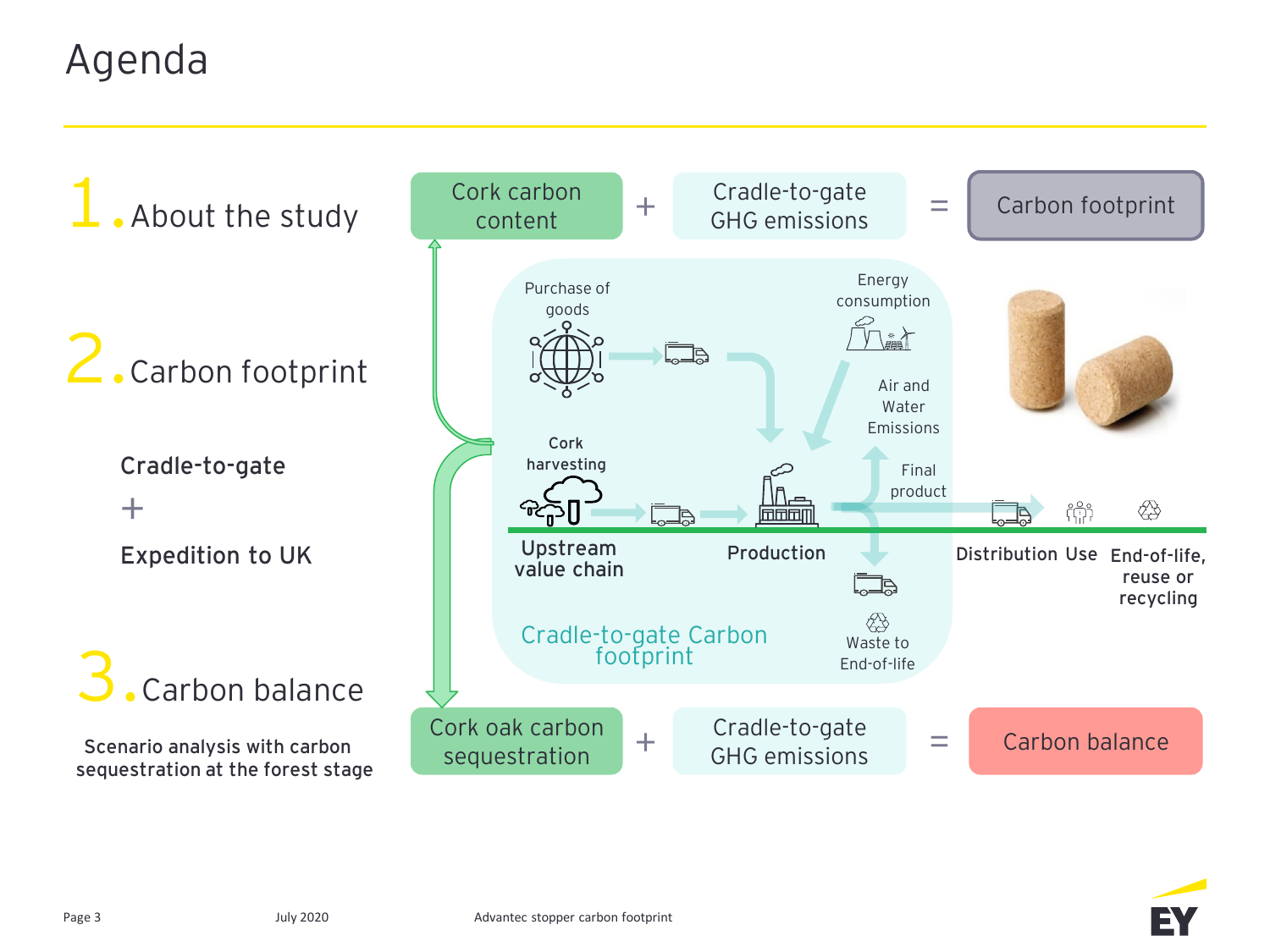

# About the study

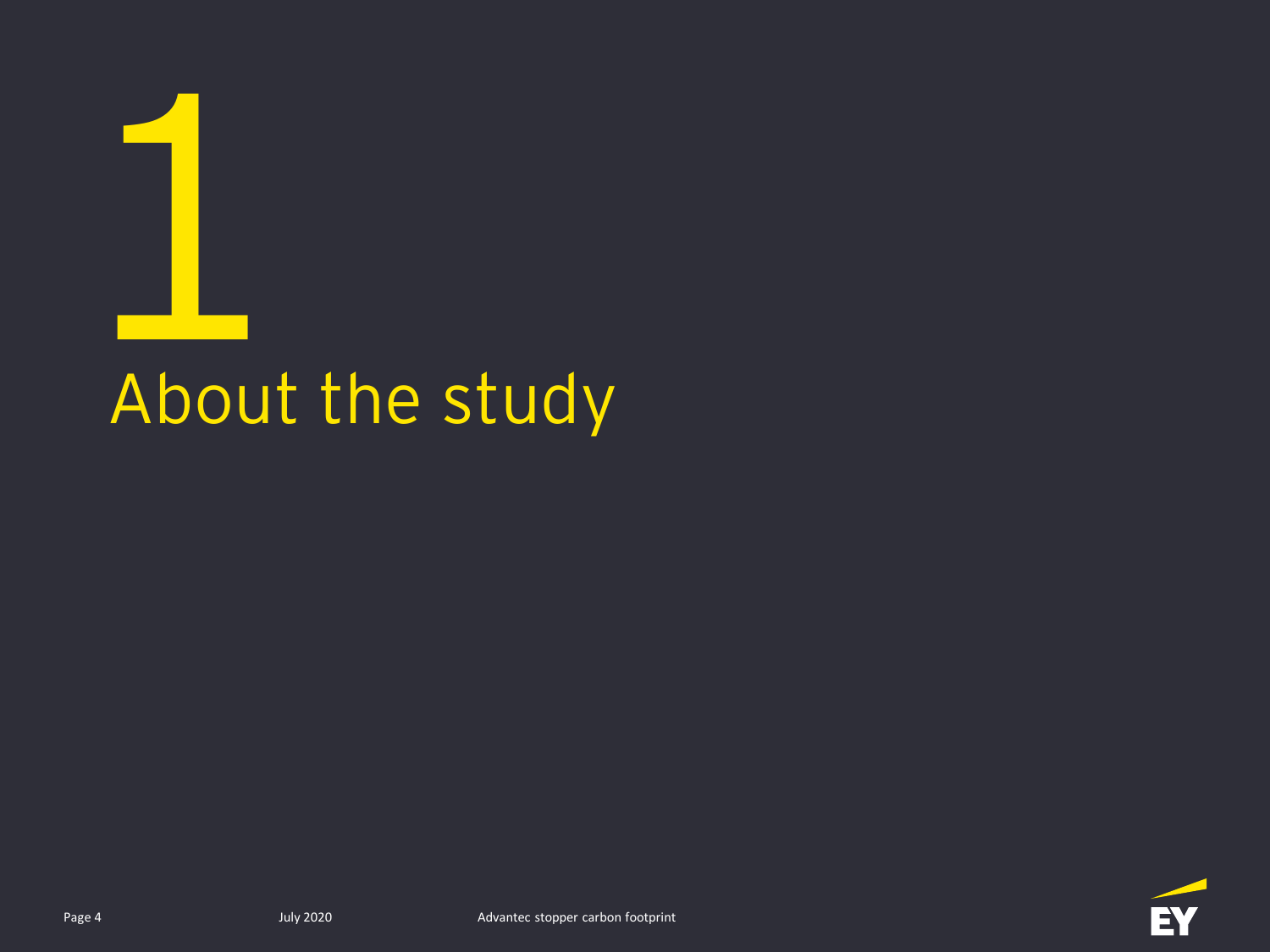## About the study

- ► The **main purpose** is to quantify the potential environmental impacts of Advantec stopper (average dimensions 44mm x 23 mm; average weight: 5,2g; average composition: 85,5% cork, 14,5% customization products), produced by Amorim Cork, through a life cycle approach.
- ► **Guidelines** : The study was based on ISO 14040/44 series of standards, complemented with the guidelines from the International Reference Life Cycle Data System (ILCD) Handbook - General guide for Life Cycle Assessment - Detailed guidance
- ► **Approach**: *cradle-to-gate (*from raw material extraction to the finished product at the factory gate)
- ► **Functional unit** *:* 1000 stoppers
- ► **Modelling software and database** *:* SimaPro 9 with ecoinvent 3.5 database
- ► **Method** : Midpoint characterization factors recommended by the International Reference Life Cycle Data System (ILCD).
- ► **Data collection procedure**



- Carbon stored in the final product is included
- ► Additional scenario analysis of the potential carbon sequestration at the forest stage

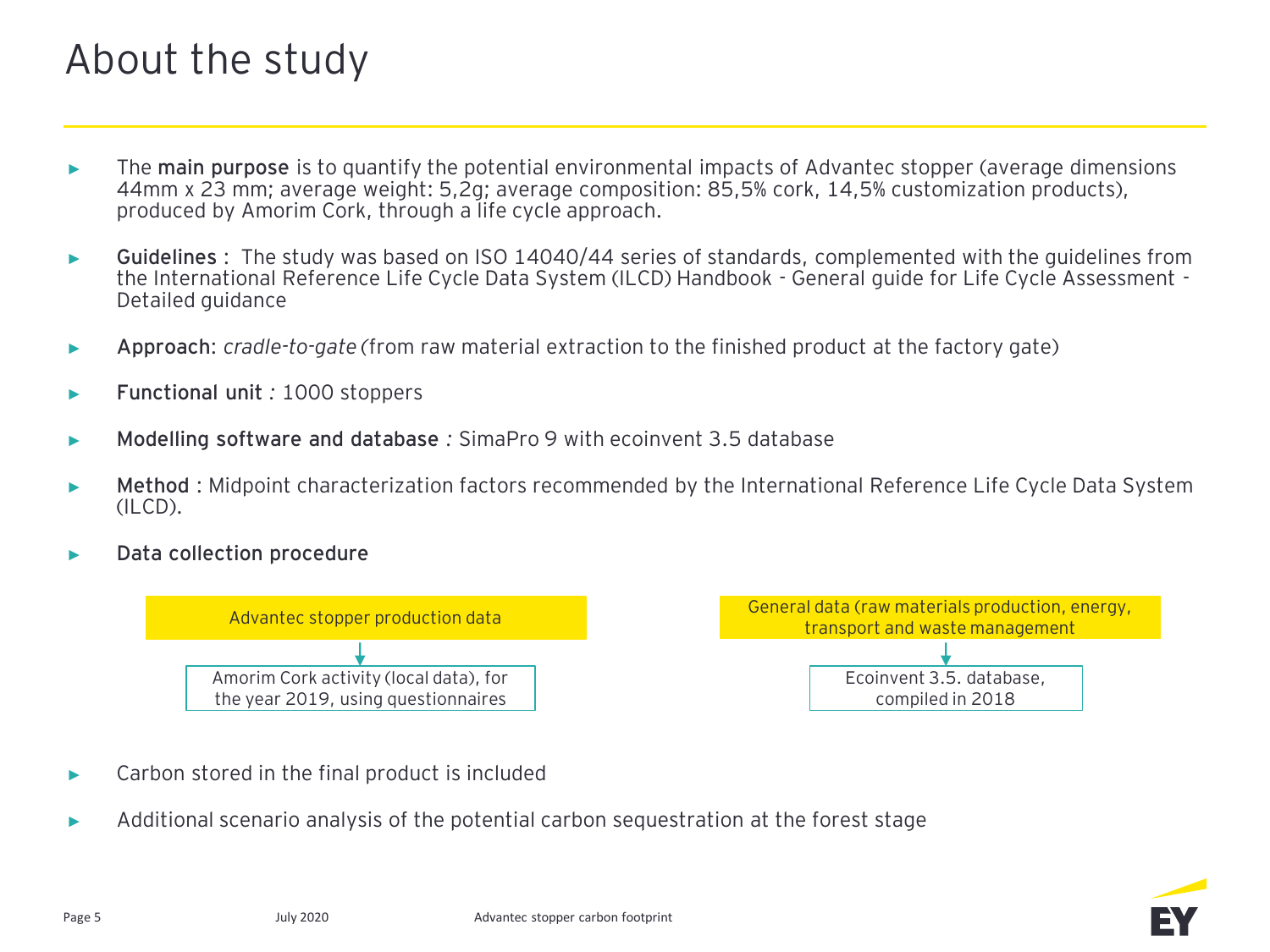

# Carbon footprint

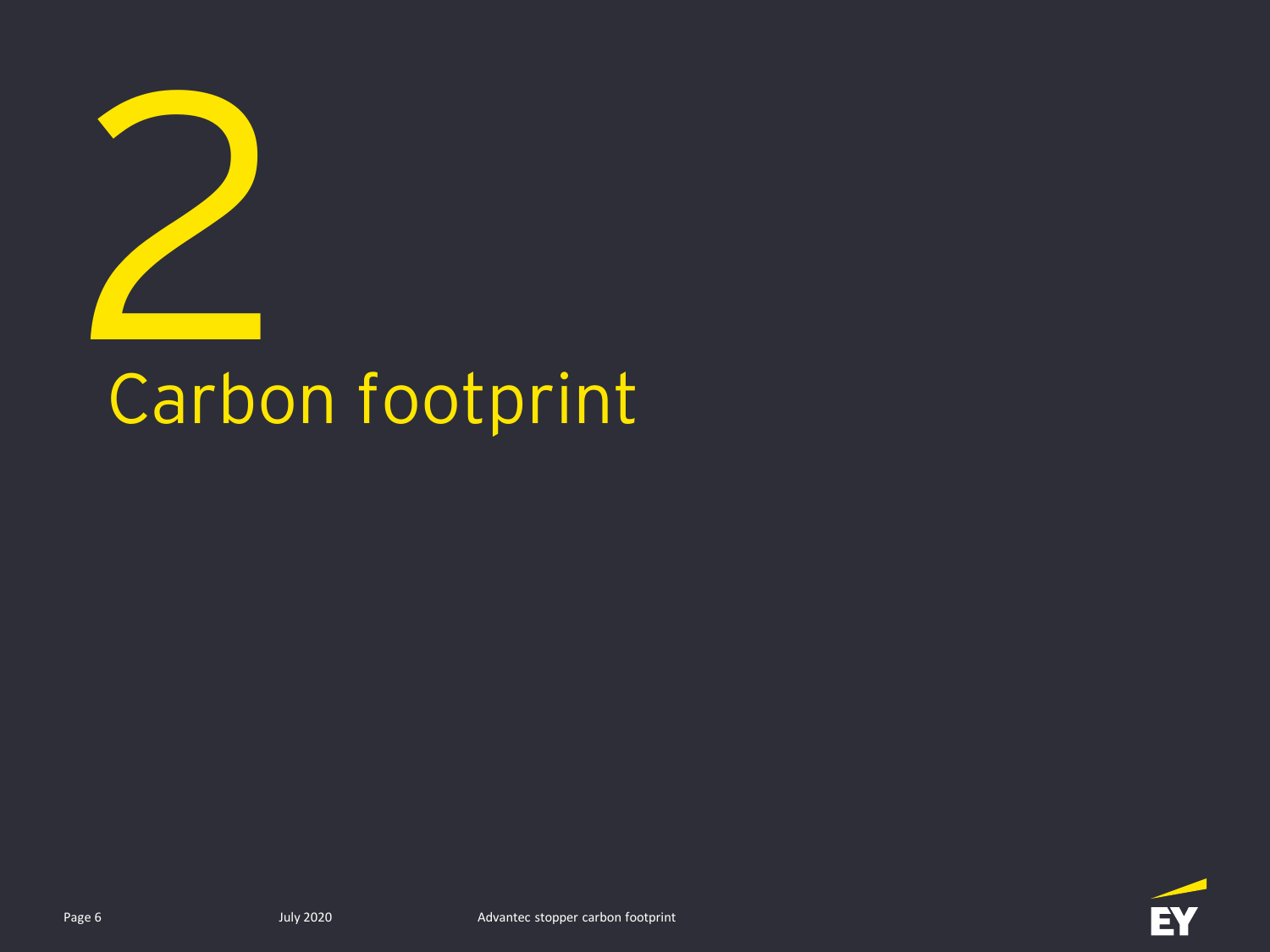## Carbon footprint: results



#### **Advantec carbon footprint:**

- ► Cradle to gate:  $-2, 1$  kg CO<sub>2eq</sub> /1000 stoppers
- Cradle to gate with expedition to UK:  $0, 2$  kg CO<sub>2eq</sub>/1000 stoppers

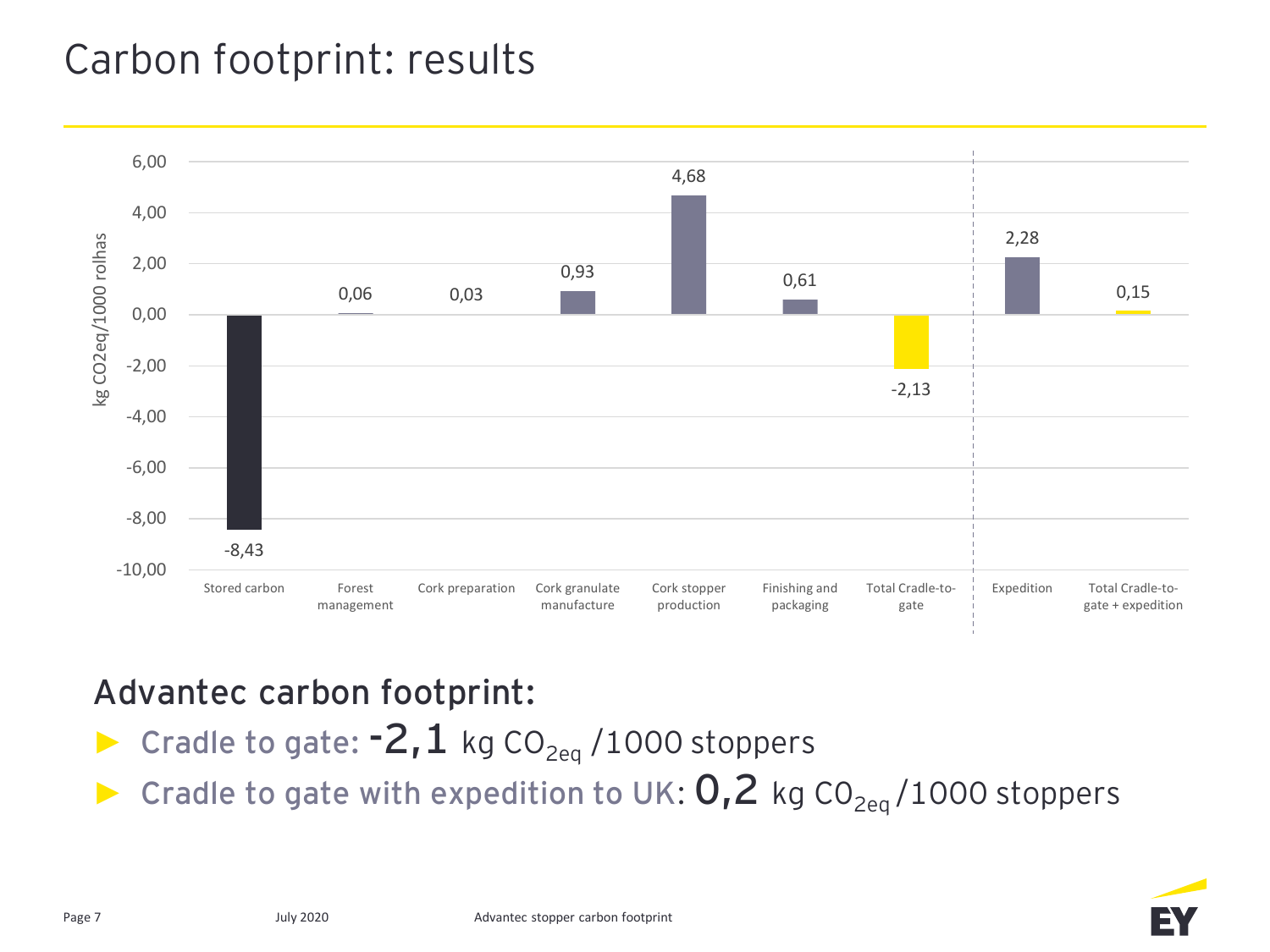## Carbon footprint: results



**74% emissions associated with processes occurring in the stopper production stage**

- Most upstream value chain activities carbon impacts (e.g. production and purchase of chemical products) are reflected in this stage
- ► Higher energy consumption (indirect impacts of electricity production)





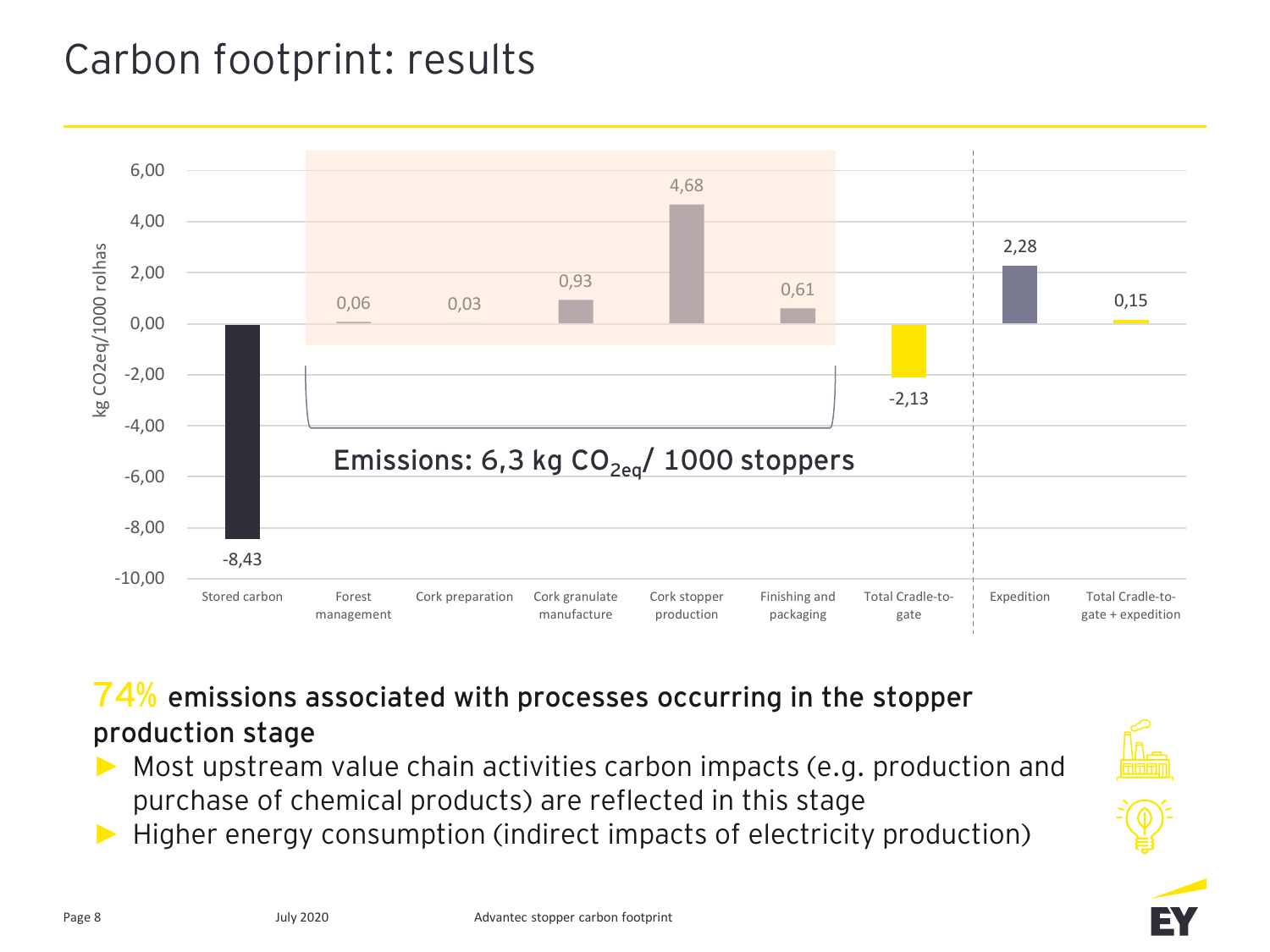

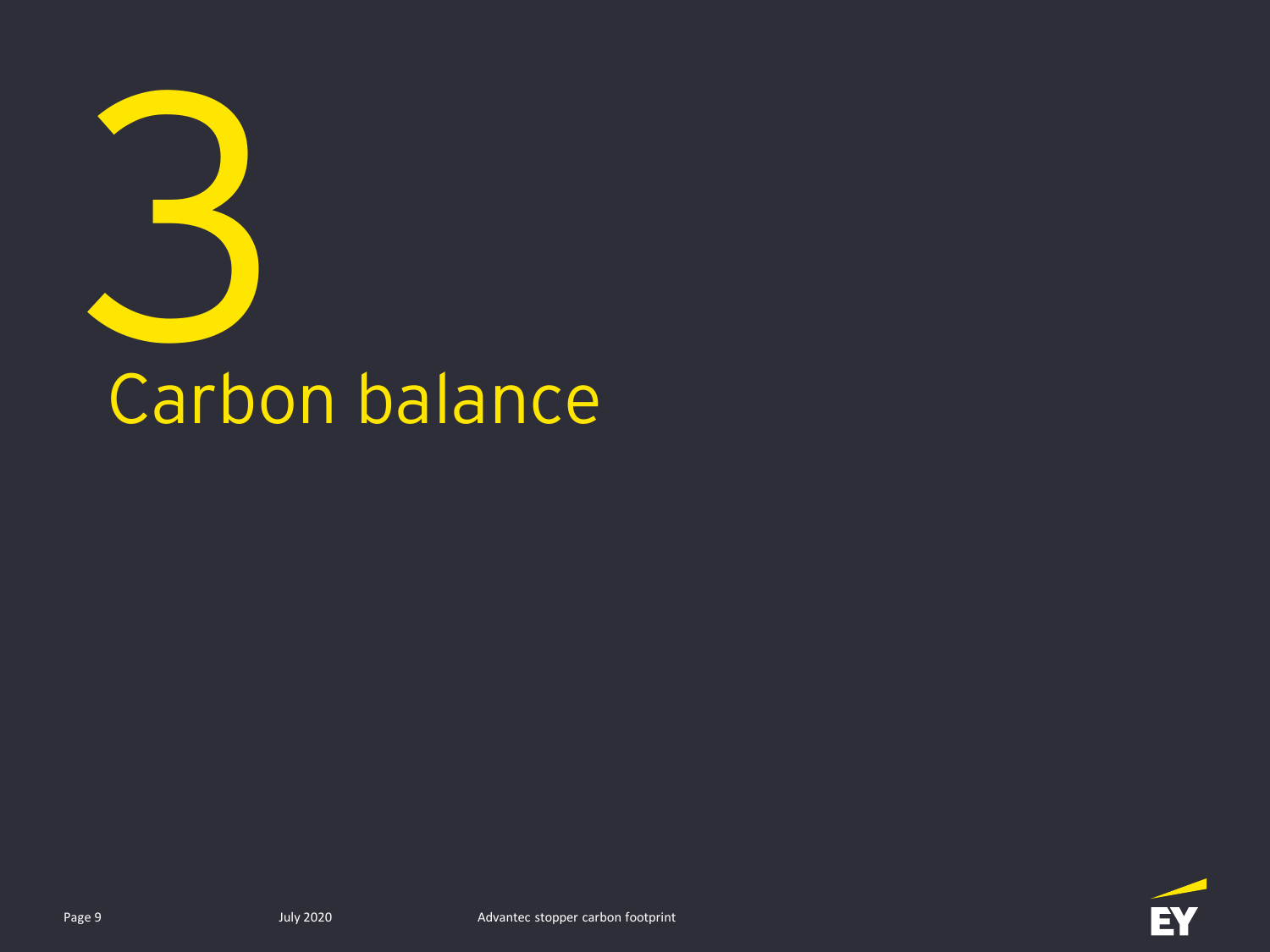## Carbon balance: results

Scenario analysis with carbon sequestration in the cork oak montado

For the average stopper when considering carbon sequestration in the cork oak**\*** montado:

There is a **forest storage up to**:

#### - **335**

kg CO<sub>2</sub>/1000 stoppers

Therefore, the **carbon balance reaches up to** 

**-328** kg CO<sub>2</sub>/1000 stoppers

scenario analysis based on **\*** well-managed cork oak montado

#### **- 73 t CO2/t cork**

Maximum ecosystem  $CO<sub>2</sub>$  uptake registered (14,7 tCO<sub>2</sub>/ha) (Costa-e-Silva et al., 2015).

**with the average ecosystem CO<sub>2</sub> uptake being - 55 t CO<sup>2</sup> /t cork, considering wet and dry years in well managed forests (11 t CO<sup>2</sup> /ha).<sup>1</sup>**

**The PEFCR for the wine sector states that carbon stored at cork oak trees shall be included in the analysis as additional environmental information, if carbon storage goes beyond 100 years, which is the case for cork.**

**<sup>1</sup>figures used in "The value of cork oak montado ecosystem services, EY 2019"**

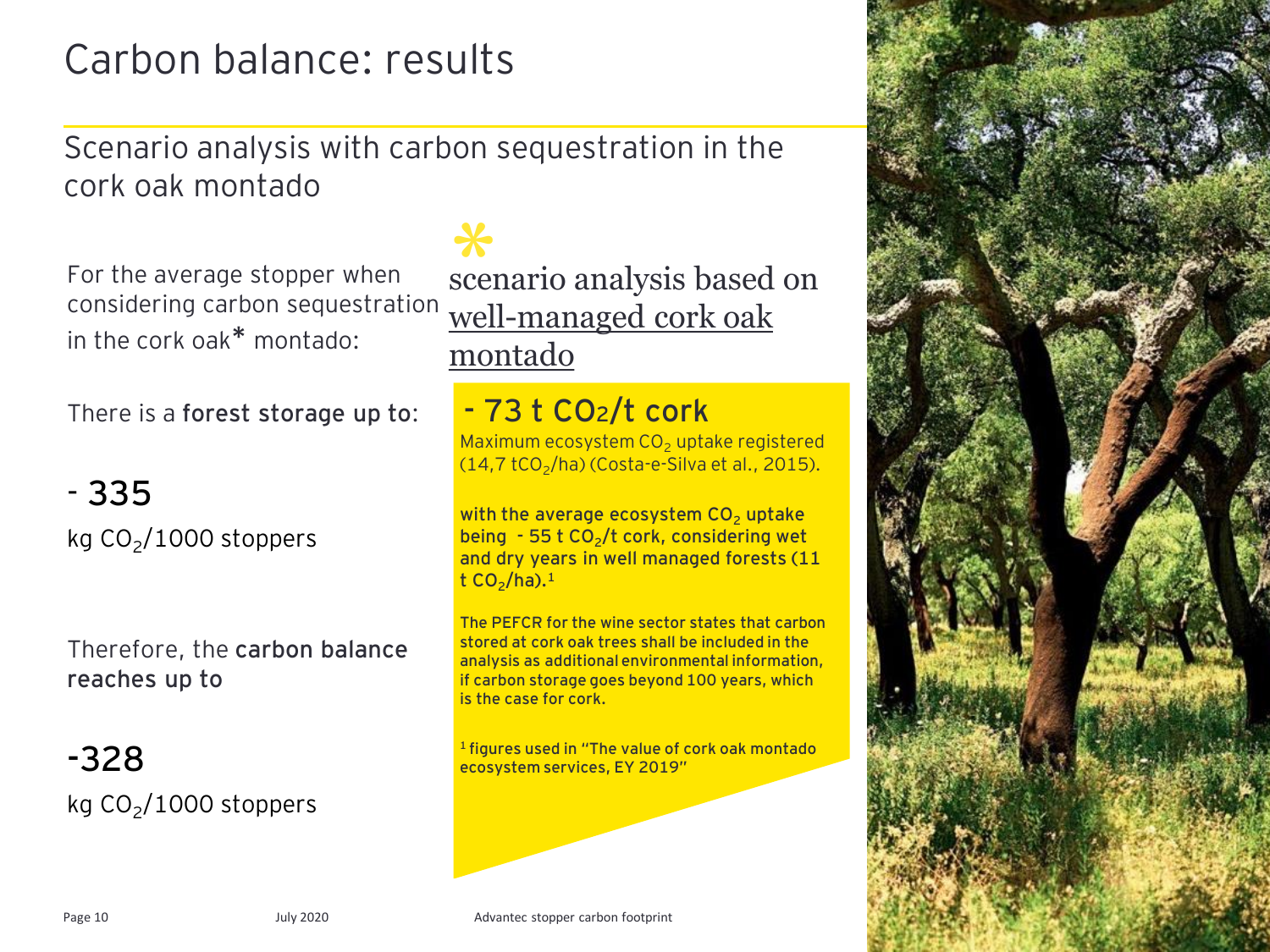## Carbon balance: maximum weight stopper



#### **Weight-based perspective**

Carbon balance reaches up to:

#### **-328 kg CO2eq/1000 stoppers**

considering maximum ecosystem  $CO<sub>2</sub>$  uptake registered in a well managed cork oak montado **-73 t CO<sup>2</sup> /t cork**